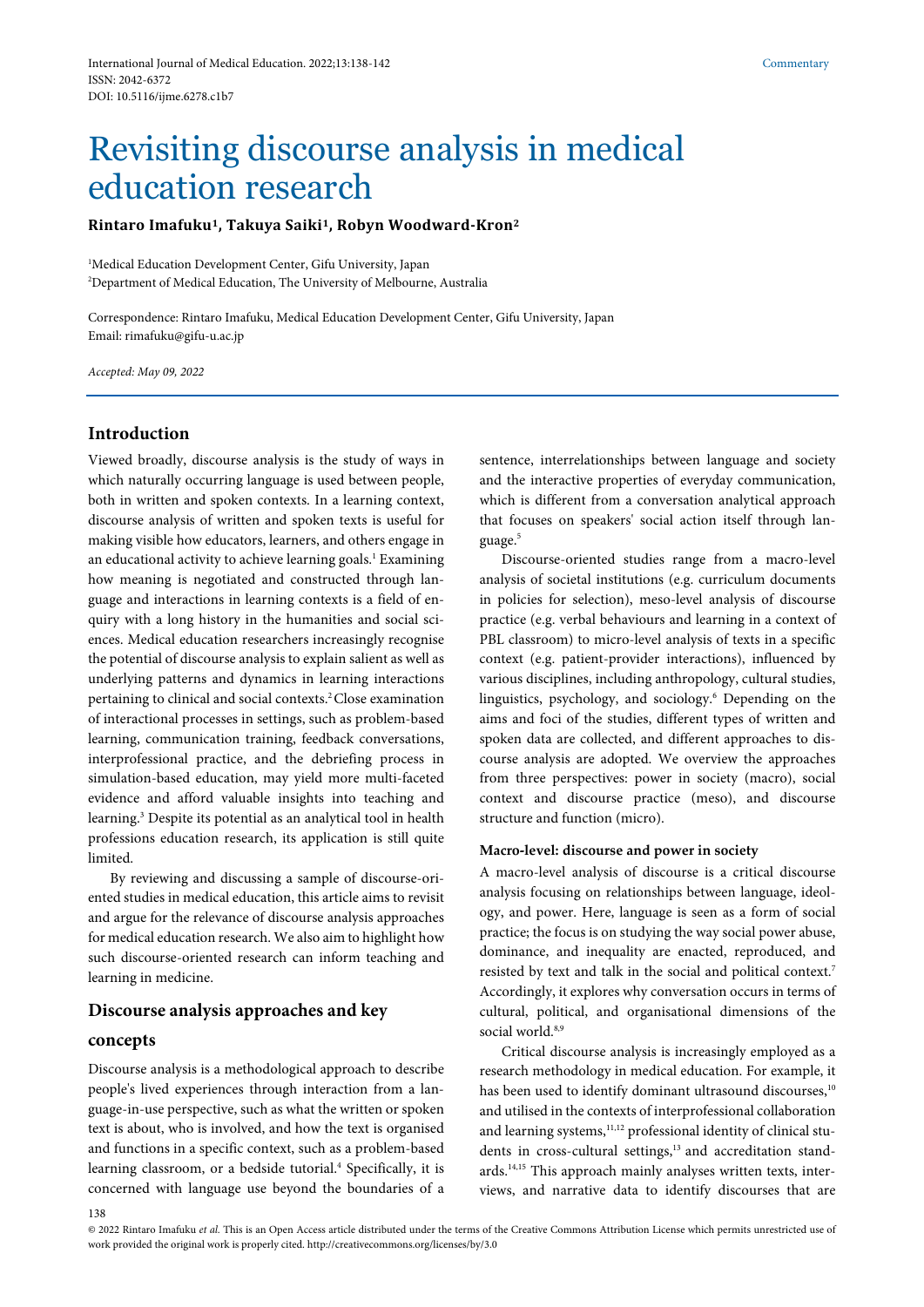important to particular social constructions and to uncover power relations between discourses.<sup>9</sup>

Specifically, we elaborate on one study to show how critical discourse analysis has been applied and the new knowledge is identified. Chen and colleagues conducted a critical discourse analysis of compassionate care within texts of undergraduate medical education accreditation standards in North America in effect since 1957.<sup>15</sup> The detailed analysis of the text revealed a historically relative absence of language pertaining to compassionate care. It also identified the dominant discourses related to competencies and outcomes emphasised in the standards. The findings have shown how the construct of compassionate care can be incorporated into accreditation standards, which are essential and powerful texts in medical education systems.<sup>15</sup>

Further, these researchers have provided accessible analytical steps to undertaking Foucauldian critical discourse analysis; that is, (i) a familiarisation phase; (ii) assembly of an appropriately comprehensive archive of texts; (iii) analysis of the assembled archive to identify prominent keywords and statements; (iv) analysis of links between the identified dominant discourses and the values of compassionate care, and (v) description of the effects and implications of the dominant discourses on the potential to advance educational practices related to compassionate care.<sup>14,15</sup> Breaking down the analytical stages of critical discourse analysis in this way provides an invaluable guide to novice medical education researchers.

## **Meso-level: social context and language-in-use**

Context is a key conception in the analysis of discourse practice. For example, ethnography of speaking is concerned with understanding the social contexts of linguistic interactions.<sup>16</sup> A speech event is the prime unit of analysis. Its components are listed in a 'SPEAKING' grid, where S stands for setting or scene, P for the participant, E for ends, A for act sequence, K for key, I for instrumentalities, and N for norms of interaction and interpretation, and G for the Genre. This grid provides a reminder of the contextual dimensions in communicative events.<sup>17</sup>

Similarly, interactional sociolinguistics, which evolved through Gumperz's linguistics and anthropology<sup>18</sup> and Goffman's sociology,<sup>19</sup> also emphasises the importance of context in the interpretation of discourse. Notably, in this approach, Goffman developed frame analysis. The term 'frame' refers to basic cognitive structures which guide how we perceive and represent reality;19 its notion is to capture what people think they are doing when they talk to each other. Hence, frame analysis is a useful approach which explores different idea elements between people in a communicative event. For example, Sundberg, Reeves, Josephson and Nordquist adopted frame analysis to explore the meanings of interprofessional education by comparing educational leaders' perceptions with educational policy documents.20 They found differences regarding the definition, rationale, and

presentation of 'interprofessional education' between the frames of documents and educators. The interprofessional education frame of educational leaders implied difficulties regarding the implementation of interprofessional education.<sup>20</sup>

The other primary aim of the meso-level analysis of discourse practice is to reveal the underlying meaning of a text and communicative behaviour. Speech act theory and pragmatics focus on the interpretation of utterances in discourse and the relation of speech to action during the conversation. Speech act theory attempts to conceptualise the speaker's intent to achieve a particular purpose through a linguistic lens. Austin argues that the performance of a statement which delivers textual information is a certain kind of action in and of itself and that a single utterance can produce three kinds of acts concomitantly.21 That is, a locutionary act is, roughly, the utterance of a given statement with given sense and references. An illocutionary act performed in the utterance involves its conventional force or implied meaning, such as informing, ordering, warning, and so forth. A perlocutionary act is performed when we say something to achieve a goal, such as by convincing, persuading, deterring, and surprising.22 Searle classifies illocutionary speech acts into five types: assertives, directives, commissives, expressives, and declaratives.<sup>22</sup> This classification helps researchers to specify the type of verbal behaviours in social contexts. For example, Manalastas, Noble, Viney and Griffin examined the functions of the verbal behaviours of doctors while consulting a patient.<sup>23</sup> Specifically, using the framework of speech acts, they characterised the pragmatic meaning of the signalling behaviour within the doctor's utterances, which may be important in facilitating or inhibiting patient autonomy.<sup>23</sup>

#### **Micro-level: discourse structure and function**

A micro-level analysis of discourse explores how text is linguistically and functionally organised in specific communicative contexts. In other words, this approach aims to uncover the structural-functional aspects of discourse. Specifically, the Birmingham School of Linguistics and Systemic Functional Linguistics are major schools of this approach and aim to describe the structure of written and spoken texts and relate them to social contexts and other linguistic features.

Regarding the discourse structure, Sinclair and Coulthard from the Birmingham School systematically describe discourse units in a pedagogic context.<sup>24</sup> Specifically, acts make up moves, which in turn make up exchanges, which make up transactions, which, finally, make up lessons, the largest discourse unit. The Birmingham School's basic unit of conversation structure is an exchange comprising three moves: initiation, response, and feedback/follow-up sequence.<sup>24,25</sup> That is, a teacher initiates the exchange with a question, the pupil responds, and the teacher provides feedback. This sequence is a framework for characterising a pattern of classroom interaction.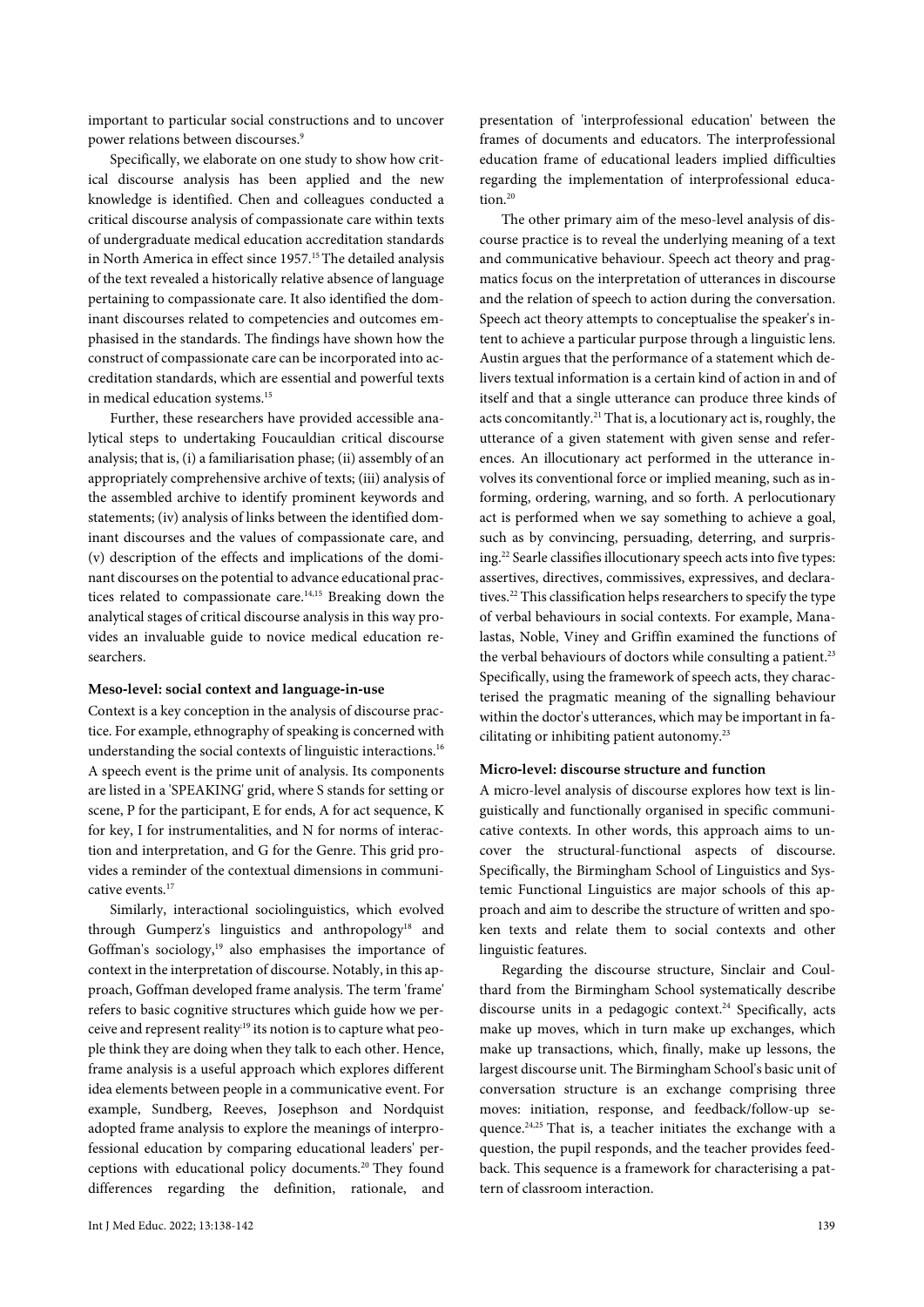As to discourse function, Systemic Functional Linguistics views language as a resource for making multiple strands of meaning simultaneously, including representational meanings about the world and experiences, interpersonal meanings about roles and relationships, and textual meanings about the message.<sup>26</sup> It enables researchers to explore how language selected by a speaker or writer is functional for constructing meanings.<sup>26,27</sup>

Genre theory, developed by systemic functional linguists particularly interested in school education, is an accessible approach to discourse analysis for medical education researchers.<sup>28, 29</sup> Genres can be characterised as recurring text types with recognisable language features and stages that contribute to the text achieving its social purpose such as a research presentation.<sup>4,29</sup> It offers a framework for analysing how text is organised and sequenced across communicative events.17 An analytical procedure for genre analysis is as follows: (i) identify the overall purpose or goal of the Genre; (ii) identify the predictable main stages and substages in the text; (iii) provide a rationale for delineating between stages; (iv) identify the order of the stages and classify stages as optional or are recursive; (v) provide functional labels to the stages and substages to describe their contribution to the Genre; (vi) identify similarities and differences in the organisation and the logic behind the arrangement of information, if comparing to other text in the same Genre. Delineating texts in this way can assist with identifying differences between effective and ineffective learner communication such as in handovers when key stages are missing or not sufficiently prioritised.<sup>30</sup> For example, taking a structural-functional discourse analysis approach, two of the present authors and their colleagues investigate interactions among interdisciplinary groups of medical, dentistry, pharmaceutical sciences, nursing occupational therapy, and physiotherapy students working together in problem-based learning tutorials.<sup>31</sup> Discourse analysis in that study indicates two distinctive interaction patterns of knowledge building in interprofessional problem-based learning tutorials: co-construction of knowledge among students from different disciplines and elaboration of knowledge between students from the same discipline.<sup>31</sup>

# **Micro-level: interactional research into medical education**

In addition to discourse structure and function, studies on interactions using a more fine-grained perspective are gradually becoming more established in medical education research. This approach to discourse analysis aims to identify the distinctive interaction patterns resulting from negotiation of meaning-making in the phenomenon investigated. In a few these studies from this perspective, the research contexts are generally classified into communicative events with multiple participants or dyadic encounters.4

Learning encounters among multiple participants in medical education has been a rich source of interest to the discourse analyst with an educational lens, for example,

verbal interactions in group learning settings in the context of problem-based learning,<sup>32-35</sup> interprofessional education,<sup>36</sup> case-based learning,<sup>37</sup> and group reflection sessions.<sup>38</sup> In turn, discourse-oriented studies on dyadic encounters include roleplay activities in medical student/physician-simulated patient communication,<sup>23,39,40</sup> communicative events in OSCEs,<sup>41,42</sup> doctor-patient consultation in emergency department,<sup>43</sup> and feedback interaction in clinical education settings.44 For example, regarding dyadic encounters, Pun explored how Chinese medical students communicate bad news to simulated patients in roleplay sessions during communication training.40 Pun applied an ethnographic discourse approach to analyse the videotaped verbal interactions, revealing that students displayed six discourse strategies regarding patient-oriented communicative patterns to cater to patients' emotional and practical needs. Pun's work highlighted the complexity of language used by medical professionals when disclosing bad news to patients within a specific cultural context.<sup>40</sup> Therefore, interactional research into medical education provides researchers with an emic perspective of the participants, which could be foundational for educational development.

Methodologically, the use of transcription conventions is pivotal when presenting recorded spoken data in a written format for micro-level analysis of discourse. Particularly, the Jefferson transcription system is used by many discourse analysts and conversation analysts.45 Transcription conventions are used to capture the conversation as it occurs naturally, including, for example, speaker's overlaps ([words]), a brief pause (.), prolongation of an utterance (:::), and the transcriber's comment or nonverbal activity ((*italic*)). Detailed transcription helps researchers analyse beyond the literal meaning of transcribed texts and capture the nuanced meaning (i.e., situated meanings) of social interaction in its given context.

# **Conclusions**

Discourse analysis is a useful methodological approach for researching medical education, which affords several viewpoints, including the relationship between language and power in society (macro), discursive practice in a social context (meso), and discourse structure and function (micro). Particularly, discourse-oriented studies at micro-and mesolevels focus on contextual interaction, which entails looking beyond the literal meaning of language and relating it to the social, cultural, and psychological dimensions of communicative events. Thus, it can help us unpack the black box of the learning process facilitated through interactions in medical education. Detailed analyses of interactions can add novel perspectives on education practices and present not only new avenues for researchers' theoretical contributions but also practical pedagogical implications for the medical education field.

Discourse analysis might be challenging for medical educators. Echoing Woodward-Kron, Stevens, and Flynn,<sup>46</sup> the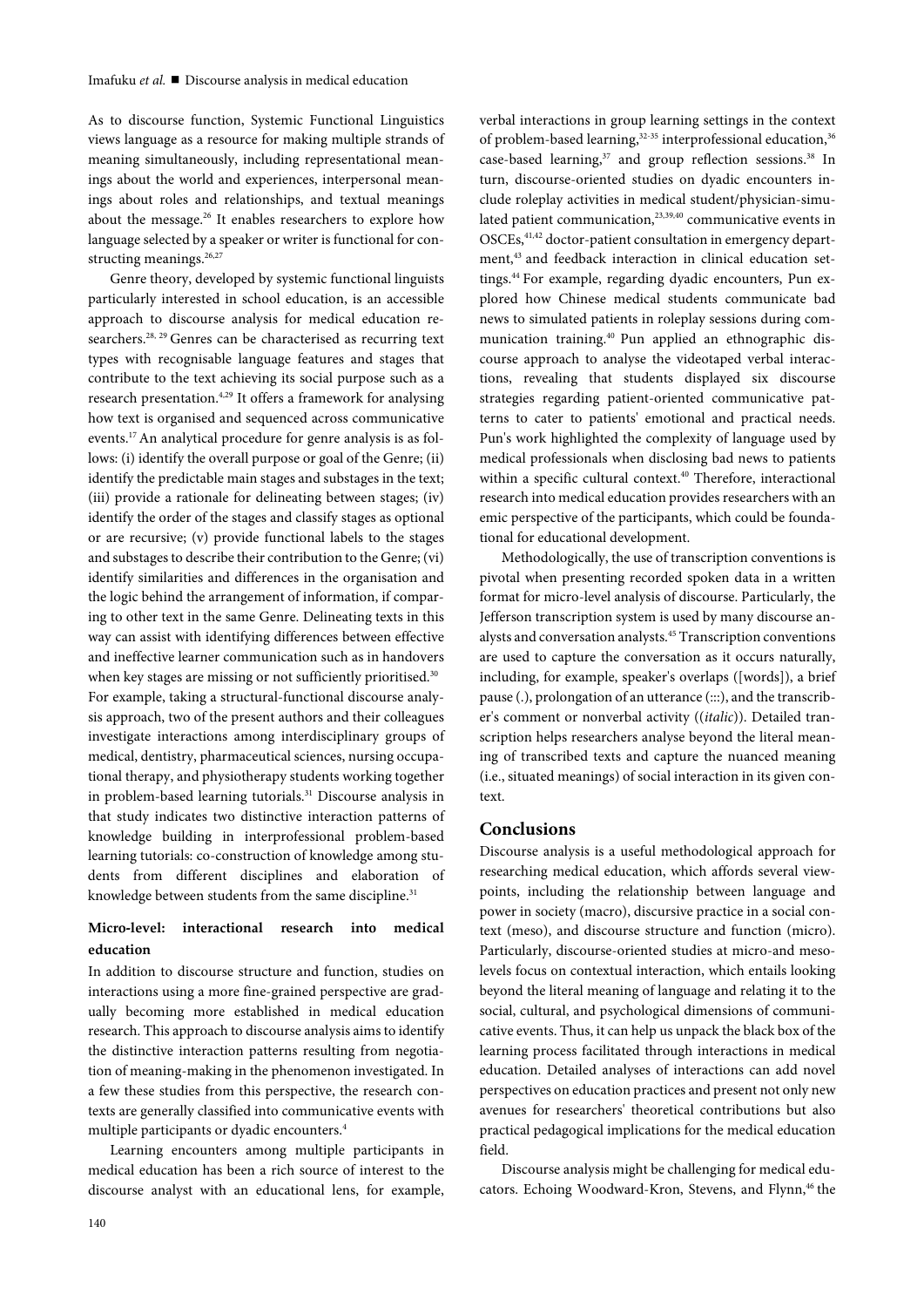methodology's interdisciplinary research approach necessitates collaboration between medical education researchers and social scientists to achieve a deeper method of analysing the language used in specific contexts. Moreover, some online interdisciplinary communities for discourse and communication studies, such as DiscourseNet,<sup>47</sup> offer useful discourse analysis learning resources and training programmes. The recent COVID-19 pandemic has driven the development of online education and training in synchronous and asynchronous settings, making researching online discourse increasingly important. Discourse analysis can be a key methodology to investigate this at macro-, meso-, and microlevels.

#### **Acknowledgments**

This work was supported by the JSPS KAKENHI Grant-in-Aid for Scientific Research (C) Number 20K10374.

### **Conflict of Interest**

The authors declare that they have no conflict of interest.

## **References**

1. Bridges SM, Imafuku R. Interactional research into problem-based learning. West Lafayette: Purdue University Press; 2020.

2. Hodges BD. Rattling minds: the power of discourse analysis in a post‐truth world. Med Educ. 2017; 51(3): 235-237.

3. Imafuku R, Bridges SM. Guest editors' introduction: analysing interactions in PBL-where to go from here? Interdiscip J Probl Based Learn. 2016;10(2): 6.

4. Woodward-Kron R. Let's talk about discourse analysis for health professional education: what, why and how. Focus on Health Professional Education: A Multi-Professional Journal. 2020;21(2): 63-74.

5. Stubbs M. Discourse analysis: the sociolinguistic analysis of natural language. Chicago: University of Chicago Press; 1983.

6. Shaw SE, Bailey J. Discourse analysis: what is it and why is it relevant to family practice? Fam Pract. 2009;26(5):413-419.

7. van Dijk TA. Critical discourse analysis. In Schiffrin D, Tannen D, Hamilton H, editors. The handbook of discourse analysis. Oxford: Blackwell Publishers Ltd: 2001

8. Fairclough N. Language and power. London: Longman; 1989.

9. Foucault M. The archaeology of knowledge: and the discourse on language. New York:Vintage Books;1972.

10. Feilchenfeld Z, Kuper A, Whitehead CR. Stethoscope of the 21st century: dominant discourses of ultrasound in medical education. Med Educ. 2018;52(12):1271-1287.

11. Martimianakis MAT, Fernando O, Schneider R, Tse S, Mylopoulos M. "It's not just about getting along": exploring learning through the discourse and practice of interprofessional collaboration. Acad Med. 2020;95:S73-S80.

12. Haddara W, Lingard L. Are we all on the same page? A discourse analysis of interprofessional collaboration. Acad Med. 2013; 88(10):1509-1515.

13. Helmich E, Yeh HM, Yeh CC, de Vries J, Fu-Chang Tsai D, Dornan T. Emotional learning and identity development in medicine: a cross-cultural qualitative study comparing Taiwanese and Dutch medical undergraduates. Acad Med. 2017; 92(6): 853-859.

14. Whitehead CR, Kuper A, Freeman R, Grundland B, Webster F. Compassionate care? A critical discourse analysis of accreditation standards. Med Educ. 2014; 48(6): 632-643.

15. Chen AY, Kuper A, Whitehead CR. Competent to provide compassionate care? A critical discourse analysis of accreditation standards. Med Educ. 2021;55(4):530-540.

16. Hymes D. Foundations in sociolinguistics: an ethnographic approach. Philadelphia: University of Pennsylvania Press; 1974.

17. Eggins S and Slade D. Analysing casual conversation. London: Cassell; 1997.

18. Gumperz J. Discourse strategies. Cambridge: Cambridge University Press; 1982.

19. Goffman E. Forms of talk. Philadelphia: University of Pennsylvania Press; 1981.

20. Sundberg K, Reeves S, Josephson A and Nordquist J. Framing IPE. Exploring meanings of interprofessional education within an academic health professions institution. J Interprof Care. 2019; 33(6): 628-635.

21. Austin JL. How to do things with words. Oxford: Clarendon; 1962.

22. Searle JR. Speech acts. Cambridge: Cambridge University Press; 1969.

23. Manalastas G, Noble LM, Viney R, Griffin AE. Patient autonomy in the consultation: how signalling structure can facilitate patient-centred care. Patient Educ Couns. 2020; 103(11):2269-2279.

24. Sinclair J, Coulthard M. Towards an analysis of discourse. Oxford: Oxford University Press; 1975.

25. Tsui ABM. English conversation. Oxford: Oxford University Press; 1994. 26. Halliday MAK. Language as a social semiotic: the social interpretation of language and meaning. London: Edward Arnold; 1978.

27. Schleppegrell MJ. Systemic functional linguistics. In Gee JP, Handford M, editors. The Routledge handbook of discourse analysis. New York: Routledge; 2014.

28. Christie F. Classroom discourse analysis: a functional perspective. London: Continuum; 2002.

29. Martin JR. Analysing genre: functional parameters. In Christie F, Martin JR, editors, Genre and institutions: social processes in the workplace and school. London: Continuum; 1997.

30. Pryor E, Woodward-Kron R. International medical graduate doctor to doctor telephone communication: a genre perspective. English for Specific Purposes. 2014;35:41–53.

31. Imafuku R, Kataoka R, Mayahara M, Suzuki H, Saiki T. Students' experiences in interdisciplinary problem-based learning: a discourse analysis of group interaction. The Interdisciplinary Journal of Problem-based Learning. 2014;8(2): 1.

32. Aarnio M, Lindblom-Ylänne S, Nieminen J, Pyörälä E. Dealing with conflicts on knowledge in tutorial groups. Adv Health Sci Educ Theory Pract. 2013;18(2):215-230.

33. Imafuku R. A case study of a medical PBL tutorial. In Marriott H, Moore T, Spence-Brown R, editors. Learning discourses and the discourse of learning. Melbourne: Monash University ePress; 2007.

34. Visschers-Pleijers A, Dolmans D, Wolfhagen I, van der Vleuten CPM. Exploration of a method to analyze group interactions in problem-based learning. Med Teach. 2004; 26(5):471-478.

35. Woodward-Kron R, Remedios L. Classroom discourse in problem-based learning classrooms in the health sciences. The Australian Review of Applied Linguistics. 2007; 30(1): 9.1-9.18.

36. Imafuku R, Kawakami C, Saiki T, Niwa M, Suzuki Y, Fujisaki K. Interactive discourse in interprofessional tutorial groups: dealing with conflicting views and meaning construction. In Bridges SM, Imafuku R, editors. Interactional research into problem-based learning. West Lafayette: Purdue University Press; 2020.

37. Nunohara K, Imafuku R, Saiki T, Bridges SM, Kawakami C, Tsunekawa K, et al. How does video case-based learning influence clinical decision-making by midwifery students? An exploratory study. BMC Med Educ. 2020;20: 67.

38. Veen M, de la Croix A. The swamplands of reflection: using conversation analysis to reveal the architecture of group reflection sessions. Med Educ. 2017;51(3):324-336.

39. de la Croix A, Skelton J. The simulation game: an analysis of interactions between students and simulated patients. Med Educ. 2013;47(1):49-58.

40. Pun J. A study of Chinese medical students' communication pattern in delivering bad news: an ethnographic discourse analysis approach. BMC Med Educ. 2021;21:286.

41. Roberts C, Wass V, Jones R, Sarangi S, Gillett A. A discourse analysis study of "good" and "poor" communication in an OSCE: a proposed new framework for teaching students. Med Educ. 2003;37(3):192-201.

42. Gormley GJ, Johnston JL, Cullen KM, Corrigan M. Scenes, symbols and